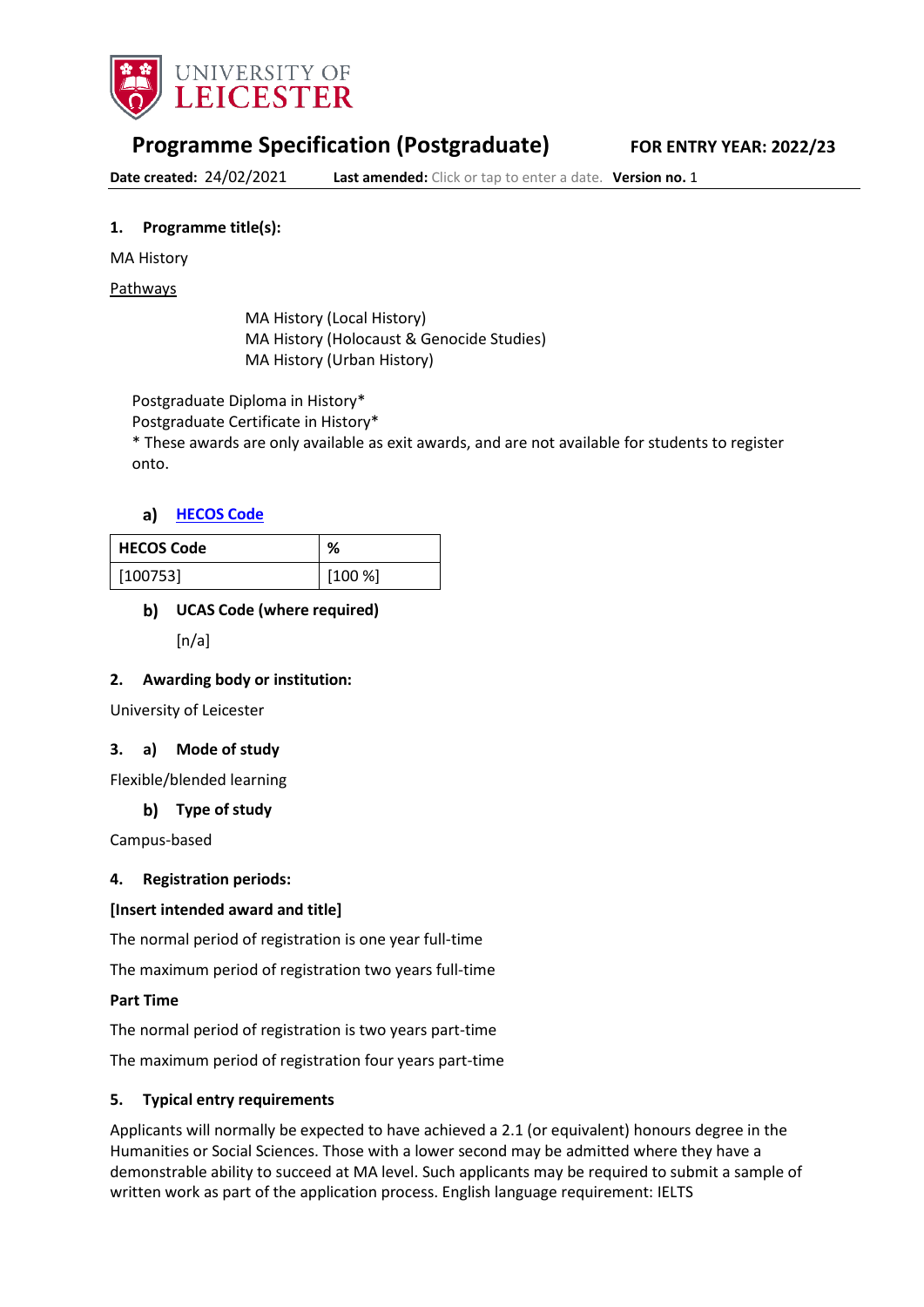6.5 or equivalent, with 6.0 in writing. A sample of written work in English may also be required.

# **6. Accreditation of Prior Learning**

 $[n/a]$ 

# **7. Programme aims**

The programme aims to provide students with knowledge and understanding of central themes and issues concerned with the study of history in different periods, contexts and settings and to gain in depth knowledge of a number of specific aspects of the past. It aims to provide students with knowledge, understanding and experience of research methods and practices in history. They will also develop transferable skills in communication, self-management and planning. The programme offers further training in historical research skills (e.g. data analysis, GIS/map analysis, palaeography, GIS, Latin), and the supervisory support necessary to plan and carry out an extended research project to a high standard. It aims to equip students with the research skills needed for historical research at doctoral level.

The programme contains three optional 'pathways' delivered by one of our three internationally- recognised research centres: CUH, ELH, SBC. The pathways aim to provide a thorough grounding in a sub-discipline:

- o Local History
- o Holocaust and Genocide Studies
- o Urban History.

# **8. Reference points used to inform the programme specification**

- o QAA Benchmarking Statement
- o Framework for Higher Education Qualifications (FHEQ)
- o UK Quality Code for Higher Education
- o University Learning [Strategy](https://www2.le.ac.uk/offices/sas2/quality/learnteach)
- o [University Assessment](https://www2.le.ac.uk/offices/sas2/quality/learnteach) Strategy
- o University of Leicester Periodic Developmental Review Report
- o External Examiners' reports (annual)
- o United Nations Education for Sustainable Development Goals
- o Student Destinations Data
- $\circ$  ESRC Postgraduate Training and Development Guidelines (5th edition, 2015)

# **9. Programme Outcomes**

Unless otherwise stated, programme outcomes apply to all awards specified in 1. Programme title(s).

#### **Subject and Professional Skills**

#### **i) Knowledge**

| Intended Learning<br>Outcomes                                                                                                                                                                                              | <b>Teaching and Learning Methods</b>                                                                                                            | <b>How Demonstrated?</b>                                                                                                             |
|----------------------------------------------------------------------------------------------------------------------------------------------------------------------------------------------------------------------------|-------------------------------------------------------------------------------------------------------------------------------------------------|--------------------------------------------------------------------------------------------------------------------------------------|
| Advanced knowledge of methodological,<br>practical, theoretical and ethical issues<br>underpinning historical research<br>Advanced knowledge of the literature<br>and sources relating to a specific aspect<br>of the past | Seminars, workshops, directed<br>reading, research seminars,<br>problem solving exercises,<br>dissertation supervision,<br>independent research | Summative and formative assessment<br>including written assignments, group<br>projects, oral and presentations and a<br>dissertation |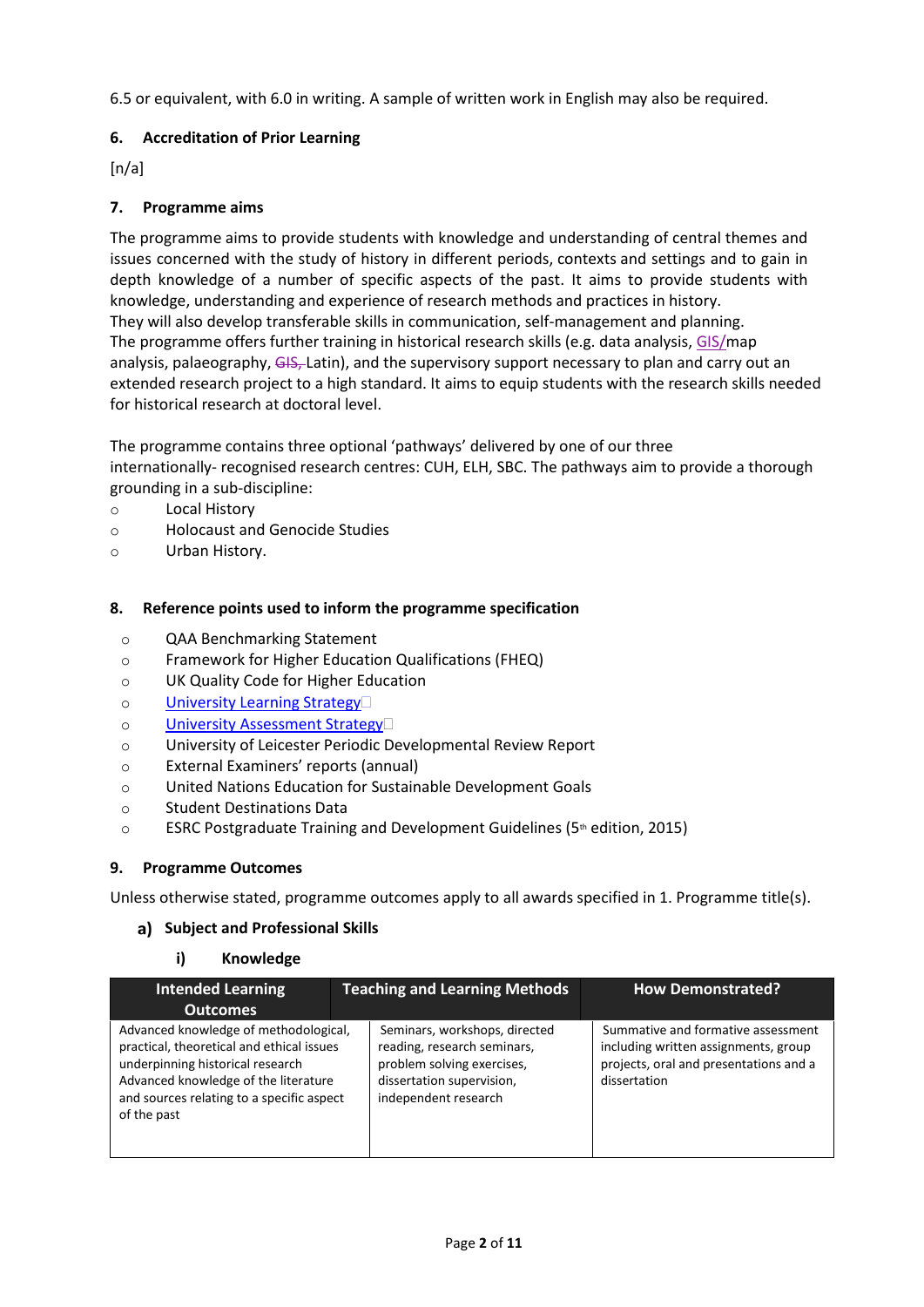# **ii) Concepts and techniques**

| <b>Intended Learning Outcomes</b>                                | <b>Teaching and Learning</b><br><b>Methods</b>                                                                                                  | <b>How Demonstrated?</b>                                                         |
|------------------------------------------------------------------|-------------------------------------------------------------------------------------------------------------------------------------------------|----------------------------------------------------------------------------------|
| Enhanced understanding of key<br>concepts in historical research | Seminars, workshops, directed<br>reading, research seminars, problem<br>solving exercises, dissertation<br>supervision,<br>independent research | Group projects, written<br>assignments, oral presentation and<br>dissertation    |
| Enhanced understanding of key<br>concepts in historical research | Seminars, workshops, directed<br>reading, research seminars,<br>problem solving exercises,<br>dissertation supervision,<br>independent research | Group projects, written<br>assignments,<br>oral presentation and<br>dissertation |

# **iii) Critical analysis**

| <b>Intended Learning</b><br><b>Outcomes</b>                                                                                                                                       | <b>Teaching and Learning Methods</b>                                                                              | <b>How Demonstrated?</b>                                            |
|-----------------------------------------------------------------------------------------------------------------------------------------------------------------------------------|-------------------------------------------------------------------------------------------------------------------|---------------------------------------------------------------------|
| Ability to apply understanding of<br>historiography, methodological and<br>theoretical concepts and research<br>techniques to the relevant sources<br>with rigour and originality | Seminars, workshops, directed<br>reading, research seminars,<br>dissertation supervision,<br>independent research | Oral presentation,<br>dissertation, interactions<br>with supervisor |

#### **iv) Presentation**

| <b>Intended Learning</b><br><b>Outcomes</b>                                                                                                                                                                                                                                                                                        | <b>Teaching and Learning Methods</b>                                                         | <b>How Demonstrated?</b>                                   |
|------------------------------------------------------------------------------------------------------------------------------------------------------------------------------------------------------------------------------------------------------------------------------------------------------------------------------------|----------------------------------------------------------------------------------------------|------------------------------------------------------------|
| Ability to present material coherently in<br>a variety of formats (oral presentation,<br>shorter and extended written<br>assignments, dissertation).<br>Ability to select and organise original<br>material relevant to a research project<br>and to achieve a high standard of written<br>and verbal<br>communication throughout. | Seminars, workshops, research<br>seminars, independent research,<br>dissertation supervision | Written assignments,<br>oral presentation,<br>dissertation |

# **v) Critical appraisal of evidence with appropriate insight**

| <b>Intended Learning</b>                                                                                                                                                                                                                                                                                                                              | <b>Teaching and Learning Methods</b>                                                         | <b>How Demonstrated?</b>                                                                 |
|-------------------------------------------------------------------------------------------------------------------------------------------------------------------------------------------------------------------------------------------------------------------------------------------------------------------------------------------------------|----------------------------------------------------------------------------------------------|------------------------------------------------------------------------------------------|
| <b>Outcomes</b>                                                                                                                                                                                                                                                                                                                                       |                                                                                              |                                                                                          |
| Ability to read and critically analyse<br>historiographical and methodological<br>debates in the literature and to assess<br>the relevance of existing research.<br>Ability to select and<br>critically analyse relevant primary<br>source material.<br>Ability to develop and maintain a<br>rigorous and independent inquiry at an<br>advanced level | Seminars, workshops, research<br>seminars, independent research,<br>dissertation supervision | Oral presentation, written<br>assignments, dissertation,<br>interactions with supervisor |

# **(b) Transferable skills**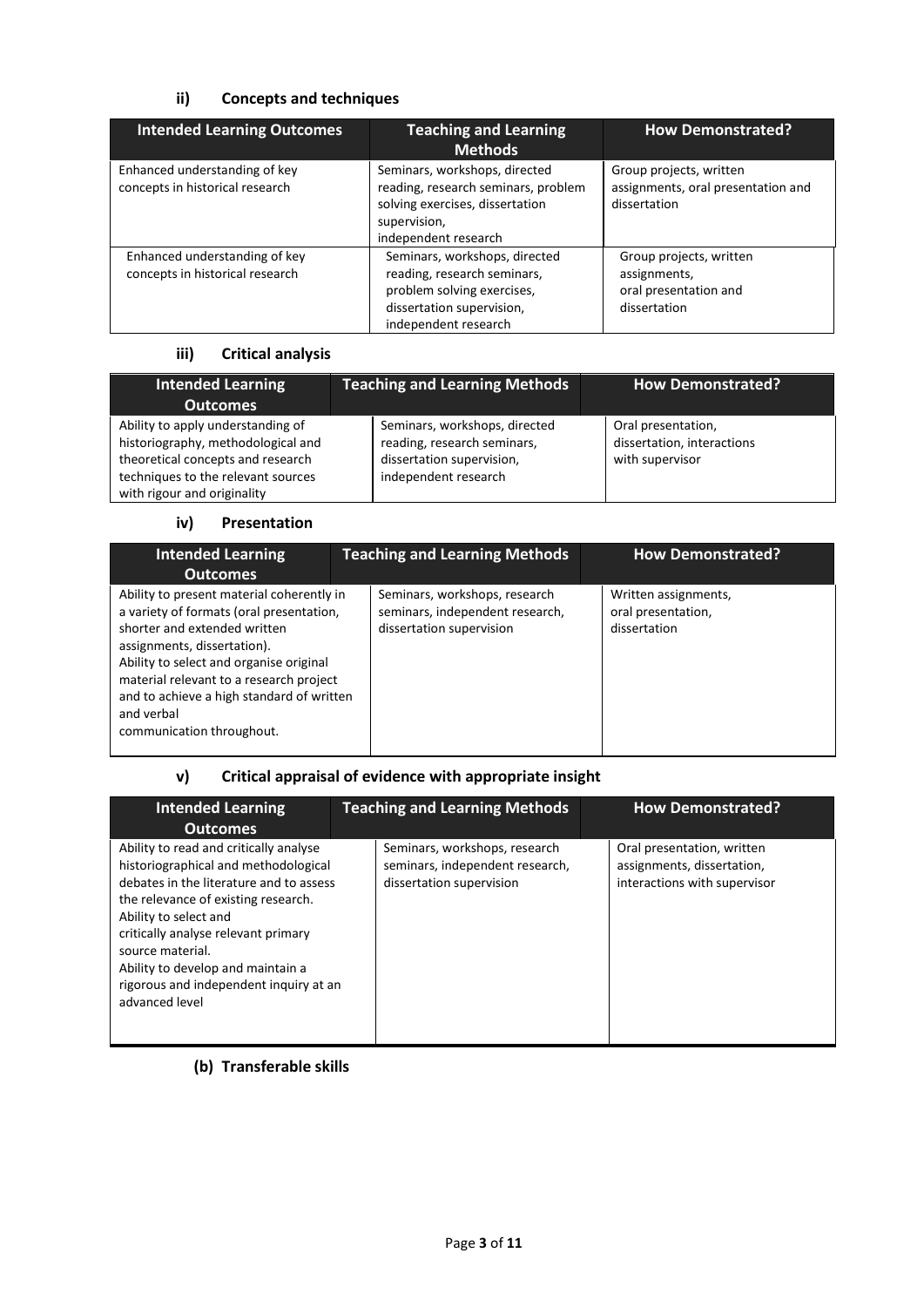## **i) Research skills**

ш

| <b>Intended Learning</b><br><b>Outcomes</b>                                                                                                                                                                                                                                                                                                                                                                                                                                                                       | <b>Teaching and Learning Methods</b>                                                                                                                              | <b>How Demonstrated?</b>                                                                                                                                    |
|-------------------------------------------------------------------------------------------------------------------------------------------------------------------------------------------------------------------------------------------------------------------------------------------------------------------------------------------------------------------------------------------------------------------------------------------------------------------------------------------------------------------|-------------------------------------------------------------------------------------------------------------------------------------------------------------------|-------------------------------------------------------------------------------------------------------------------------------------------------------------|
| Develop a critical awareness of<br>current research and new<br>insights in the relevant research<br>areas Carry out a critical<br>evaluation of literature and<br>primary sources applicable to<br>relevant research areas.<br>Select and synthesise data<br>Communicate findings and<br>conclusions to<br>relevant audiences. Awareness<br>of ethical and practical issues<br>that impact on research.<br>Awareness of the dynamic<br>research environment, in<br>particular accessibility of<br>source material | workshops,<br>directed<br>Seminars,<br>reading,<br>research<br>problem<br>seminars,<br>solving exercises, dissertation<br>independent<br>supervision,<br>research | Summative and formative assessment<br>including written assignments,<br>group projects, presentations and a<br>dissertation Interactions with<br>supervisor |

## **ii) Communication skills**

| <b>Intended Learning</b>                                                                                                                                                                                                                                                                                                                                                                                                                                                                      | <b>Teaching and Learning Methods</b>                |  | <b>How Demonstrated?</b>                                                                 |
|-----------------------------------------------------------------------------------------------------------------------------------------------------------------------------------------------------------------------------------------------------------------------------------------------------------------------------------------------------------------------------------------------------------------------------------------------------------------------------------------------|-----------------------------------------------------|--|------------------------------------------------------------------------------------------|
| <b>Outcomes</b><br>Ability to write clearly and<br>concisely<br>in an appropriate scholarly style<br>with effective organisation of<br>content and appropriate<br>scholarly apparatus<br>Ability to structure arguments<br>effectively and present them<br>in writing and orally<br>Ability to write in a range of<br>scholarly formats, for<br>example essay and<br>dissertation.<br>Ability to identify relevant<br>information, critically analyse it<br>and summarise findings succinctly | Seminars and workshops,<br>Dissertation supervision |  | written assignments, oral<br>presentation, interactions with<br>supervisor, dissertation |
| in writing and orally                                                                                                                                                                                                                                                                                                                                                                                                                                                                         |                                                     |  |                                                                                          |

# **iii) Data presentation**

| <b>Intended Learning</b>                                                                                                | <b>Teaching and Learning Methods</b>                         | <b>How Demonstrated?</b>                                                                 |
|-------------------------------------------------------------------------------------------------------------------------|--------------------------------------------------------------|------------------------------------------------------------------------------------------|
| <b>Outcomes</b>                                                                                                         |                                                              |                                                                                          |
| and analyse qualitative<br>quantitative data.<br>Ability to deliver an oral<br>presentation to an<br>academic audience. | Ability to gather, select, handle Seminars, workshops<br>and | Group project report, dissertation,<br>oral presentation, interaction with<br>supervisor |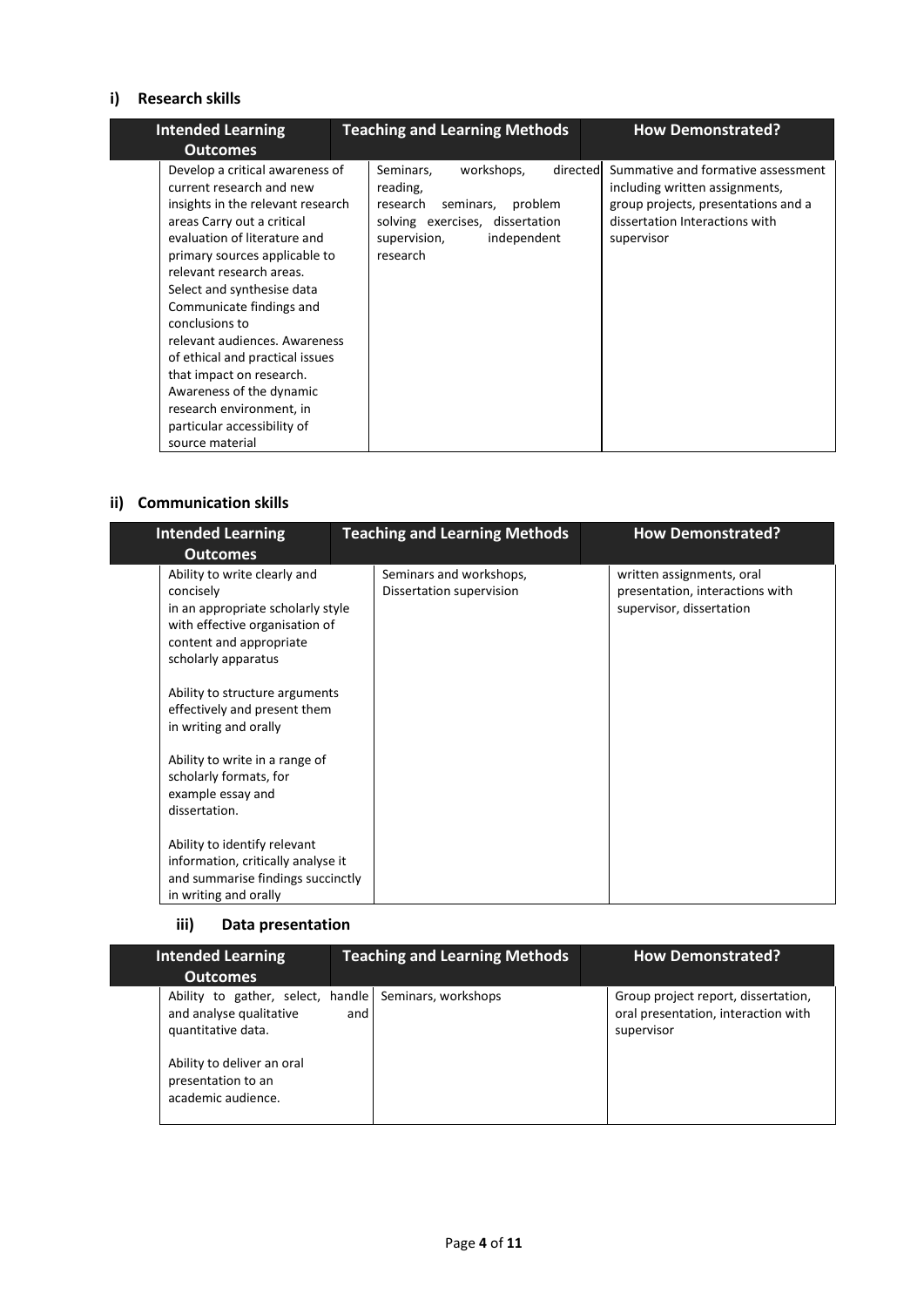# **iv) Information**

| <b>Intended Learning</b><br><b>Outcomes</b>                                                                                                                                | <b>Teaching and Learning Methods</b>                                                                 | <b>How Demonstrated?</b>                                       |
|----------------------------------------------------------------------------------------------------------------------------------------------------------------------------|------------------------------------------------------------------------------------------------------|----------------------------------------------------------------|
| Ability to use information technology to<br>identify and access research resources<br>Ability to use information technology<br>to present research<br>findings effectively | Computer<br>practical<br>classes,<br>tutorials, resource based learning,<br>dissertation supervision | Essays, written reports,<br>dissertation, oral<br>presentation |

#### **v) Problem solving**

| <b>Intended Learning</b><br>Outcomes                                                                    | <b>Teaching and Learning Methods</b> | <b>How Demonstrated?</b> |
|---------------------------------------------------------------------------------------------------------|--------------------------------------|--------------------------|
| Ability to apply critical skills to the<br>identification and solution of<br>original research problems | Dissertation supervision             | dissertation             |

## **vi) Working**

| <b>Intended Learning</b><br><b>Outcomes</b>                                                                     | <b>Teaching and Learning Methods</b>             | <b>How Demonstrated?</b>                             |
|-----------------------------------------------------------------------------------------------------------------|--------------------------------------------------|------------------------------------------------------|
| Ability to organise and contribute to<br>group activity.<br>Working effectively with<br>dissertation supervisor | Seminars, workshops,<br>dissertation supervision | Group project report,<br>interaction with supervisor |

#### **vii) Managing learning**

| Intended Learning<br><b>Outcomes</b>                                                                                              | <b>Teaching and Learning Methods</b>                                      | <b>How Demonstrated?</b>                                                                |
|-----------------------------------------------------------------------------------------------------------------------------------|---------------------------------------------------------------------------|-----------------------------------------------------------------------------------------|
| Ability to work independently and<br>manage their own learning. Showing<br>initiative, self-organisation and time-<br>management. | Advice on study skills, e.g. time<br>management and planning assignments. | Regular contact with<br>dissertation<br>supervisor, production<br>of research timetable |

#### **viii) Career**

| <b>Intended Learning</b><br><b>Outcomes</b>                                                             | <b>Teaching and Learning Methods</b>                                                                                                                   | <b>How Demonstrated?</b>                                    |
|---------------------------------------------------------------------------------------------------------|--------------------------------------------------------------------------------------------------------------------------------------------------------|-------------------------------------------------------------|
| Develop the ability to apply the skills<br>and knowledge gained to a range of<br>professional contexts. | Advice on PDP and career options<br>delivered through the personal tutor<br>system. Careers development<br>sessions<br>offered by the New History Lab. | Individual PDP portfolios.<br>Attendance at NHL<br>sessions |

#### **10. Special features:**

This programme is designed to be compatible with a 1+ 3 route to a PhD.

This programme has **three optional pathways**, each providing specialist grounding in a major subdiscipline for which Leicester is renowned: Local History, Urban History, Holocaust and Genocide Studies. Successful students who have completed one of the pathways will graduate with a degree that formally recognizes their specialised training: e.g. 'MA History (Local History)'.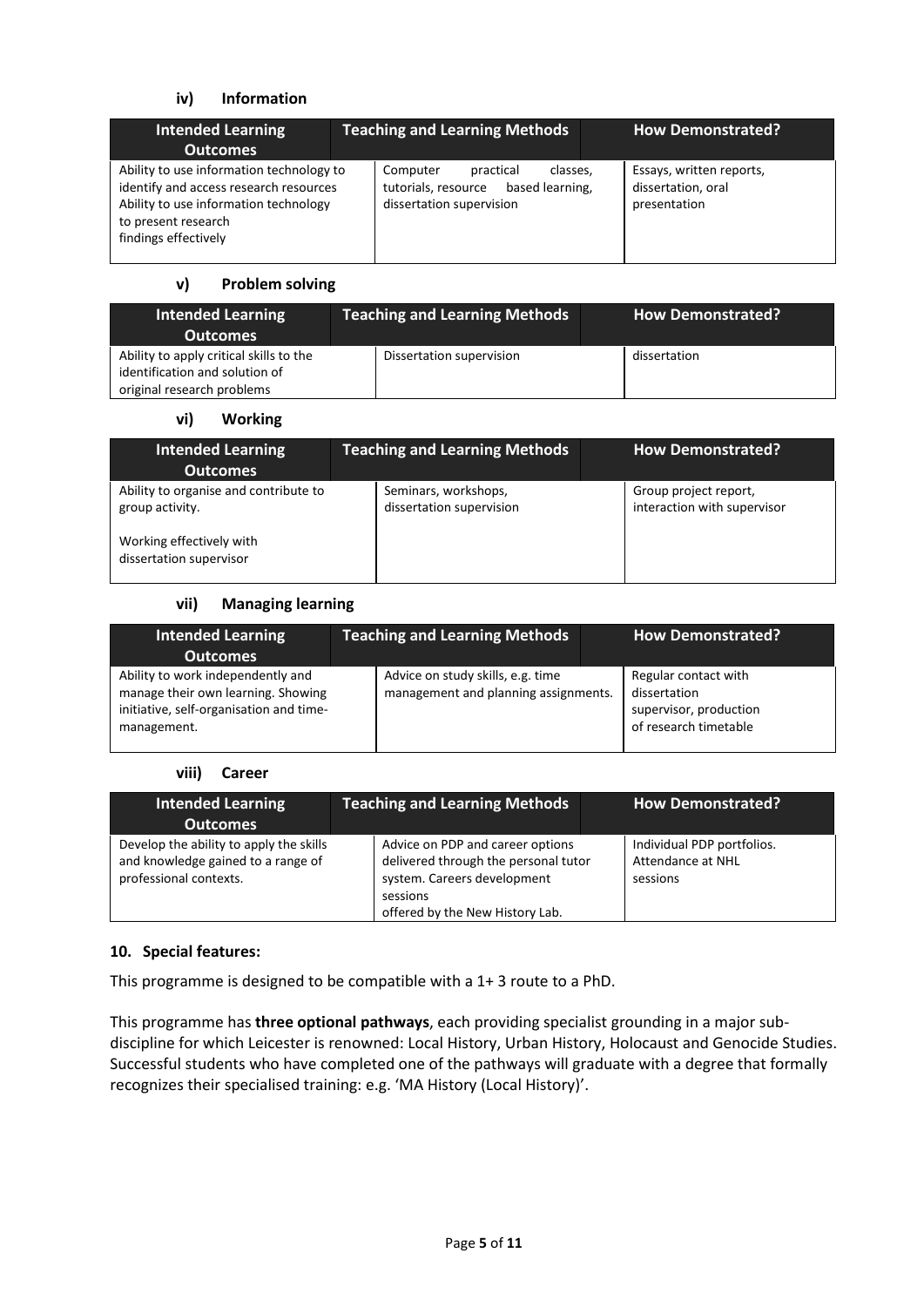## **11. Indications of programme quality:**

Comments from the external examiner's reports (2019-20):

**'**The range of assessments is very wide, including from primary source comparisons, historiographical reviews, extended source analyses, essays and projects/dissertations. These are calibrated carefully to prepare students for the research tasks requisite for this post-graduate programme. The assessments enable students to practice analytical skills, primary source research techniques, and historiographical analyses

'Overall attainment levels, and standards are very similar to students on comparable programmes. One point worthy of note is that the best work on specialist PGT programmes [pathways] was of a very high standard. Students acquired research skills and completed projects that were highly distinctive, original and worthy of wider dissemination'

'The curriculum is well designed to enable students to achieve the learning outcomes. I particularly like the mixture of theoretical and practical approaches and the emphasis on both local particularities and global connections and comparisons…One can very clearly see the relationship with, and benefits to the teaching of the Research Centres.'

## **12. Scheme of Assessment**

This programme follows the University's regulations governing taught postgraduate programmes (see Senate Regulations).

## **13. Progression points**

For the award of the generic MA History degree candidates will complete the core module (30 credits), three optional modules (90 credits) and a dissertation (60 credits).

Candidates on one of the three 'pathways' (Local History, Holocaust and Genocide Studies, Urban History) will complete the core module (30 credits), two 'pathway/stream' modules (60 credits), an option module (30 credits), and a dissertation (60 credits).

Students who are unsuccessful in the dissertation may be awarded a Postgraduate Diploma.

Students who have resubmitted work for taught modules totalling more than 60 credits will not be permitted to proceed to the dissertation, but may resubmit for the award of a Postgraduate Diploma.

#### **14. Rules relating to re-sits orre-submissions:**

As defined in Senate Regulation 6: Regulations governing Taught Postgraduate Programmes of Study (see Senate Regulations)

# **15. External Examiners**

The details of the External Examiner(s) for this programme and the most recent External Examiners' reports can be found

here: [https://www2.le.ac.uk/offices/sas2/assessments/external/current-](https://www2.le.ac.uk/offices/sas2/assessments/external/current-postgraduate-external-examiners#college-of-arts--humanities-and-law) [postgraduate-external](https://www2.le.ac.uk/offices/sas2/assessments/external/current-postgraduate-external-examiners#college-of-arts--humanities-and-law)[examiners#college-of-arts--humanities-and-law](https://www2.le.ac.uk/offices/sas2/assessments/external/current-postgraduate-external-examiners#college-of-arts--humanities-and-law)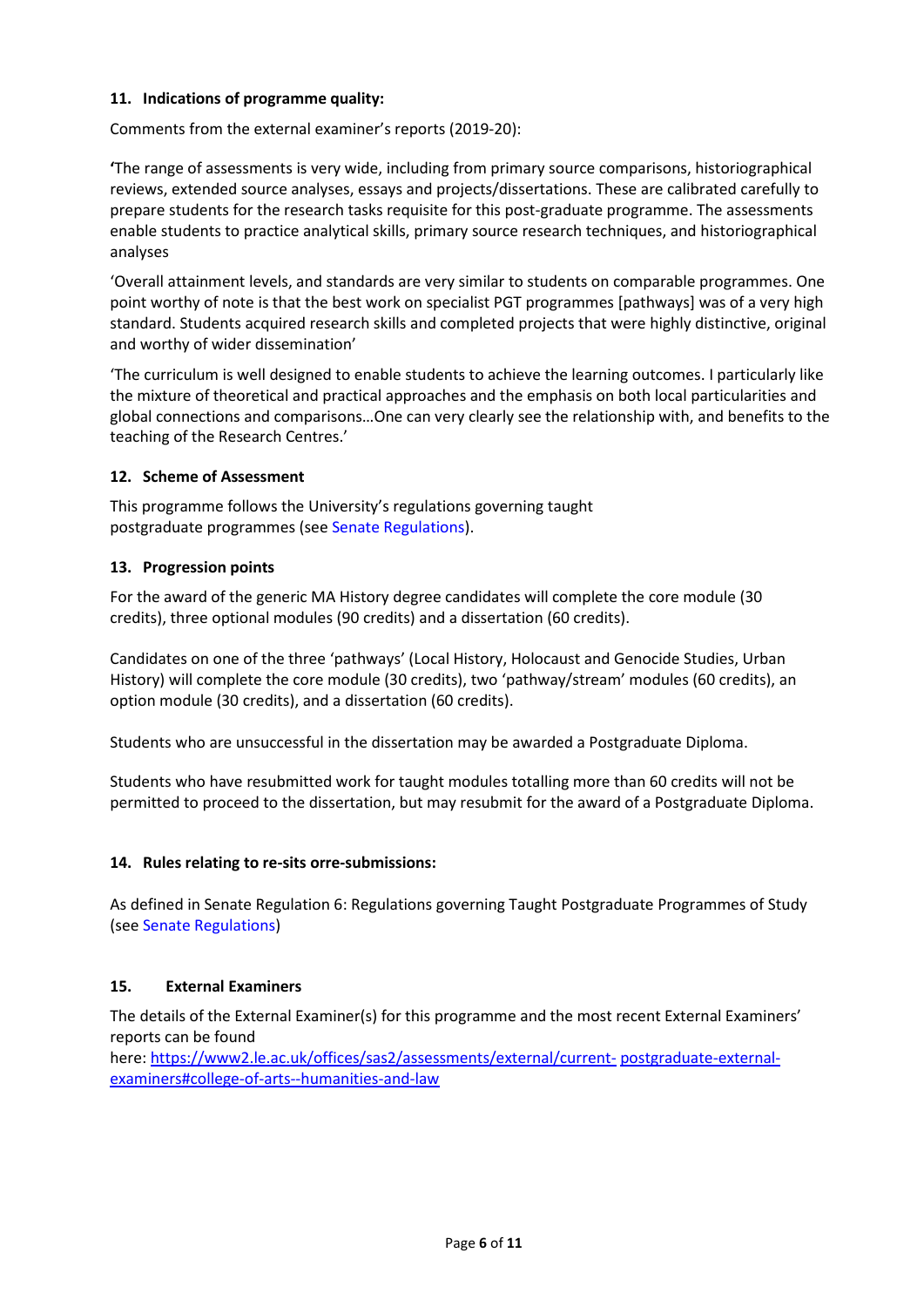

# **Programme Specification (Postgraduate) FOR ENTRY YEAR: 2022/23**

**Date created:** 24/02/2021 **Last amended:** Click or tap to enter a date. **Version no.** 1

# **Appendix 1: Programme structure (programme regulations)**

The University regularly reviews its programmes and modules to ensure that they reflect the current status of the discipline and offer the best learning experience to students. On occasion, it may be necessary to alter particular aspects of a course or module.

# [MA History and pathways]

**Level 7/Year 1 2022/23**

Credit breakdown

| <b>Status</b> | <b>Year long</b>   | Semester 1 | Semester 2 |
|---------------|--------------------|------------|------------|
| Core          | 60 credits         | 30 credits | n/a        |
| Optional      | Choose an<br>item. | 30 credits | 60 credits |

180 credits in total

**Curriculum**: All candidates study the two compulsory modules listed below, and three optional modules:

Core modules

| Delivery period | Code   | Title                                   | <b>Credits</b> |
|-----------------|--------|-----------------------------------------|----------------|
| Year long       | HS7010 | Historical Research, Historical Writing | 30 credits     |
| Year long       | HS7000 | Dissertation                            | 60 credits     |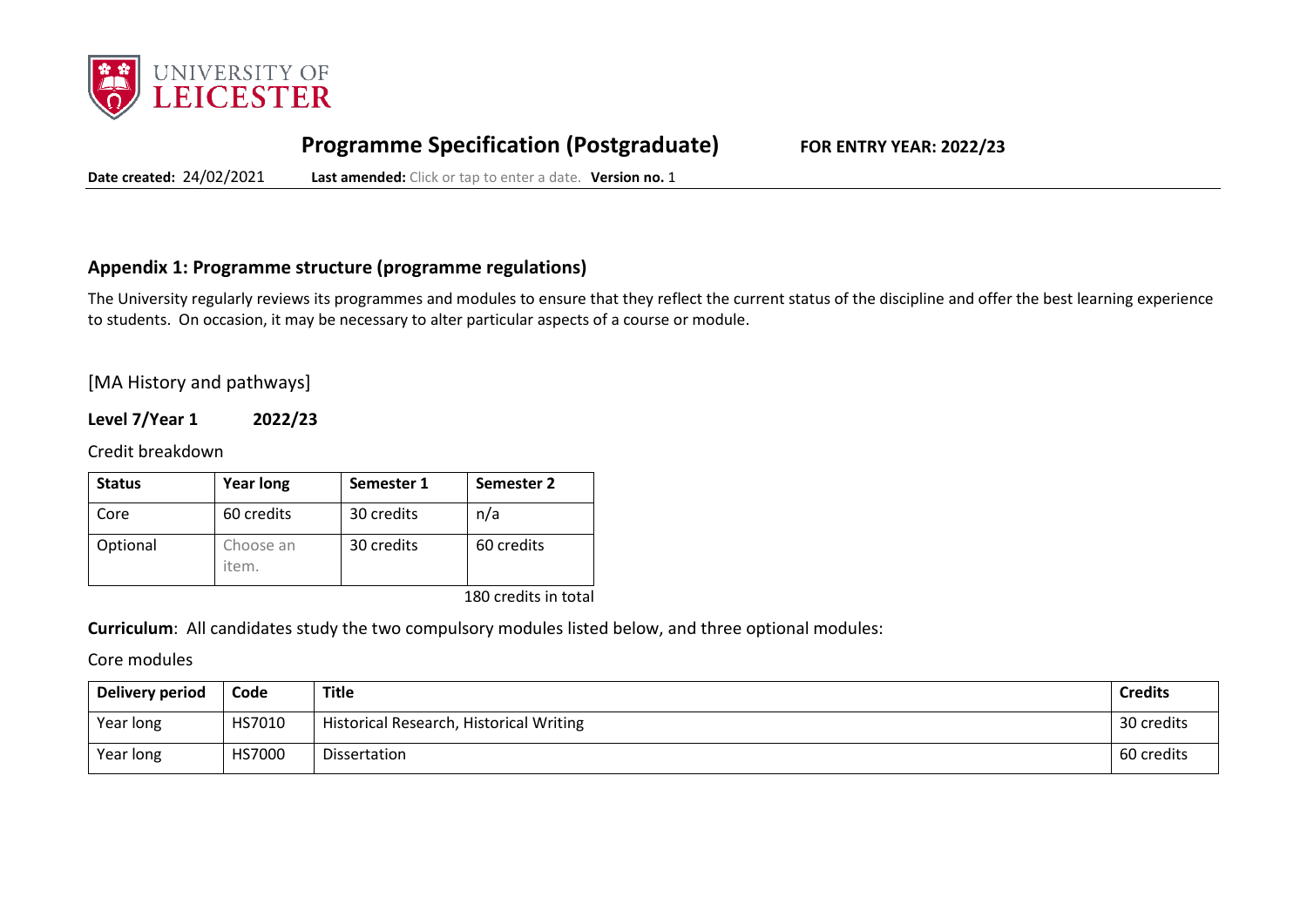# Option modules

| Delivery period | Code          | <b>Title</b>                                           | <b>Credits</b> |
|-----------------|---------------|--------------------------------------------------------|----------------|
| Semester 1      | HS7022        | <b>Mastering Medieval Sources</b>                      | 30 credits     |
| Semester 1      | HS7026        | The Holocaust                                          | 30 credits     |
| Semester 1      | <b>HS7075</b> | <b>How Buildings Work</b>                              | 30 credits     |
| Semester 1      | HS7136        | Family, Community and Society                          | 30 credits     |
| Semester 1      | HS7251        | The City in History                                    | 30 credits     |
| Semester 1      | HS7499        | Victorian Society                                      | 30 credits     |
| Semester 1      | <b>HS7500</b> | Directed Reading**                                     | 30 credits     |
| Semester 2      | HS7035        | Heritage in the Workplace                              | 30 credits     |
| Semester 2      | HS7037        | After the Holocaust                                    | 30 credits     |
| Semester 2      | HS7212        | <b>Global Cities</b>                                   | 30 credits     |
| Semester 2      | HS7304        | American Freedoms? Rhetoric and the Reality in the USA | 30 credits     |
| Semester 2      | HS7310        | <b>Global History</b>                                  | 30 credits     |
| Semester 2      | HS7311        | <b>Religious Conflict and Coexistence</b>              | 30 credits     |

# **Pathway in Local History**

Credit breakdown

| <b>Status</b> | <b>Year long</b> | Semester 1 | <b>Semester 2</b> |
|---------------|------------------|------------|-------------------|
| Core          | 60 credits       | 30 credits | n/a               |
| Optional      | n/a              | 30 credits | 60 credits        |

180 credits in total

Students have the alternative of studying the MA in History with a pathway in Local History: 'MA History (Local History)'. The pathway to be followed consists of the following core and optional modules: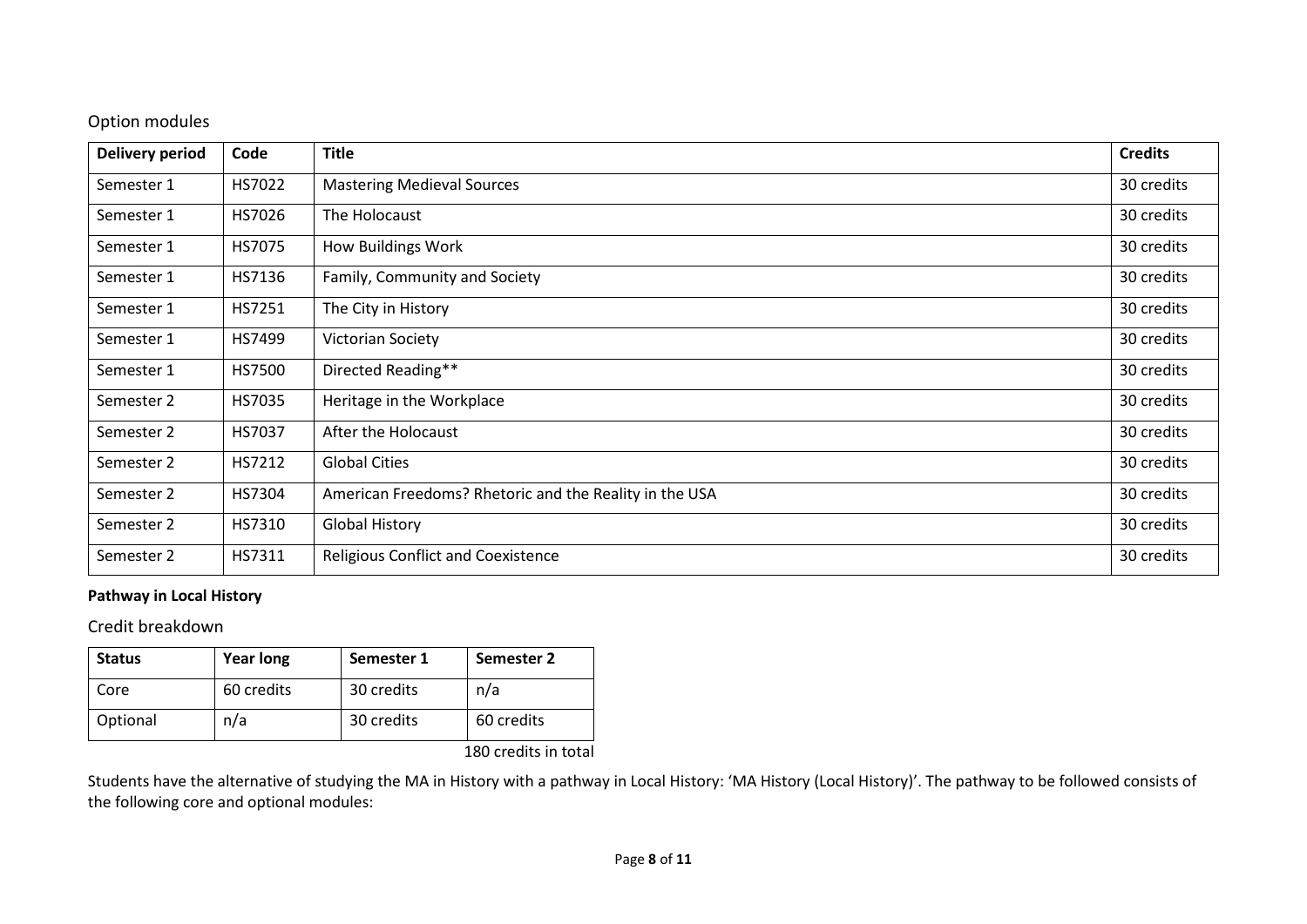## **Core Module**

#### **Semester One – Core Modules**

| Delivery period | Code   | Title                                                          | <b>Credits</b> |
|-----------------|--------|----------------------------------------------------------------|----------------|
| Sem 1           | HS7010 | Historical Research, Historical Writing                        | 30 credits     |
| Sem 1           | HS7136 | Family Community and Society in England and Wales, c.1600-1900 | 30 credits     |

#### **Semester Two – Core Module**

| Delivery period  | Code          | <b>Title</b>                                                   | <b>Credits</b> |
|------------------|---------------|----------------------------------------------------------------|----------------|
| Sem <sub>2</sub> | HS7135        | Landscapes and Identities in Medieval and Early Modern England | 30 credits     |
| Sem <sub>2</sub> |               | History option                                                 | 30 credits     |
| Sem <sub>2</sub> | <b>HS7000</b> | Dissertation                                                   | 60 credits     |

**\*\*HS7500 Directed reading may be tailored to provide for students on this pathway**

# **Pathway in Urban History**

## Credit breakdown

| <b>Status</b> | <b>Year long</b> | Semester 1 | Semester 2 |
|---------------|------------------|------------|------------|
| Core          | n/a              | 60 credits | 60 credits |
| Optional      | n/a              | n/a        | 60 credits |

180 credits in total

Students have the alternative of studying the MA in History with a pathway in Urban History: 'MA History (Urban History)'. The pathway to be followed consists of the following core and optional modules:

#### **Semester 1 - Core Modules**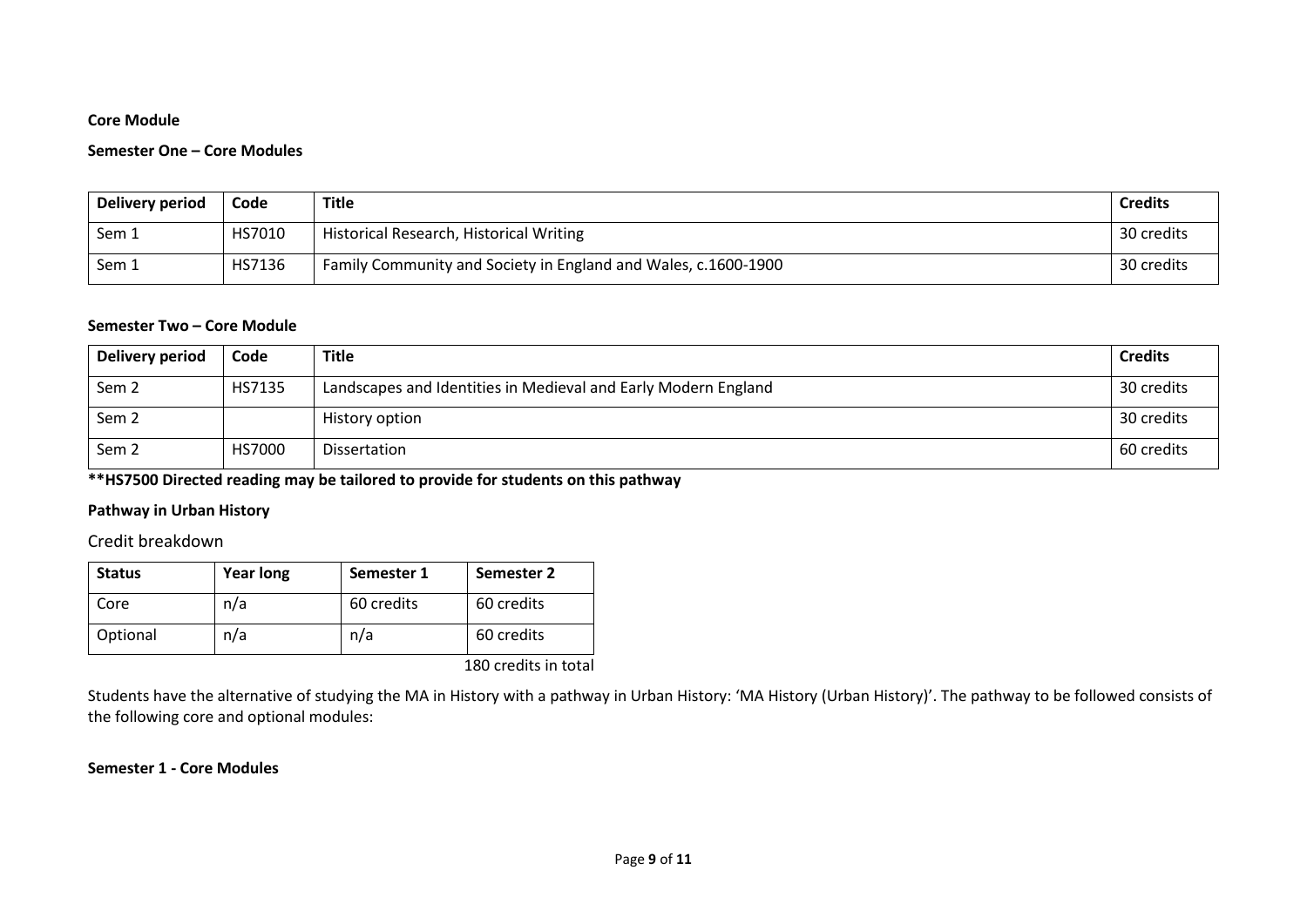| Delivery period | Code   | Title                                   | <b>Credits</b> |
|-----------------|--------|-----------------------------------------|----------------|
| Sem 1           | HS7010 | Historical Research, Historical Writing | 30 credits     |
| Sem 1           | HS7251 | The City in History                     | 30 credits     |

#### **Semester 2 – Core Module**

| Delivery period  | Code   | Title                | <b>Credits</b> |
|------------------|--------|----------------------|----------------|
| Sem <sub>2</sub> | HS7212 | <b>Global Cities</b> | 30 credits     |
| Sem <sub>2</sub> |        | History option       | 30 credits     |
| Sem <sub>2</sub> | HS7000 | Dissertation         | 60 credits     |

**HS7500 Directed Reading may be tailored to provide for students on this pathway.**

## **Pathway in Holocaust and Genocide Studies**

# Credit breakdown

| <b>Status</b> | <b>Year long</b> | Semester 1 | Semester 2 |
|---------------|------------------|------------|------------|
| Core          | n/a              | 60 credits | 60 credits |
| Optional      | n/a              | n/a        | 60 credits |

180 credits in total

Students have the alternative of studying the MA in History with a pathway in Holocaust and Genocide Studies: 'MA History (Holocaust and Genocide Studies)'. The pathway to be followed consists of the following core and optional modules:

#### **Semester 1 - Core Modules**